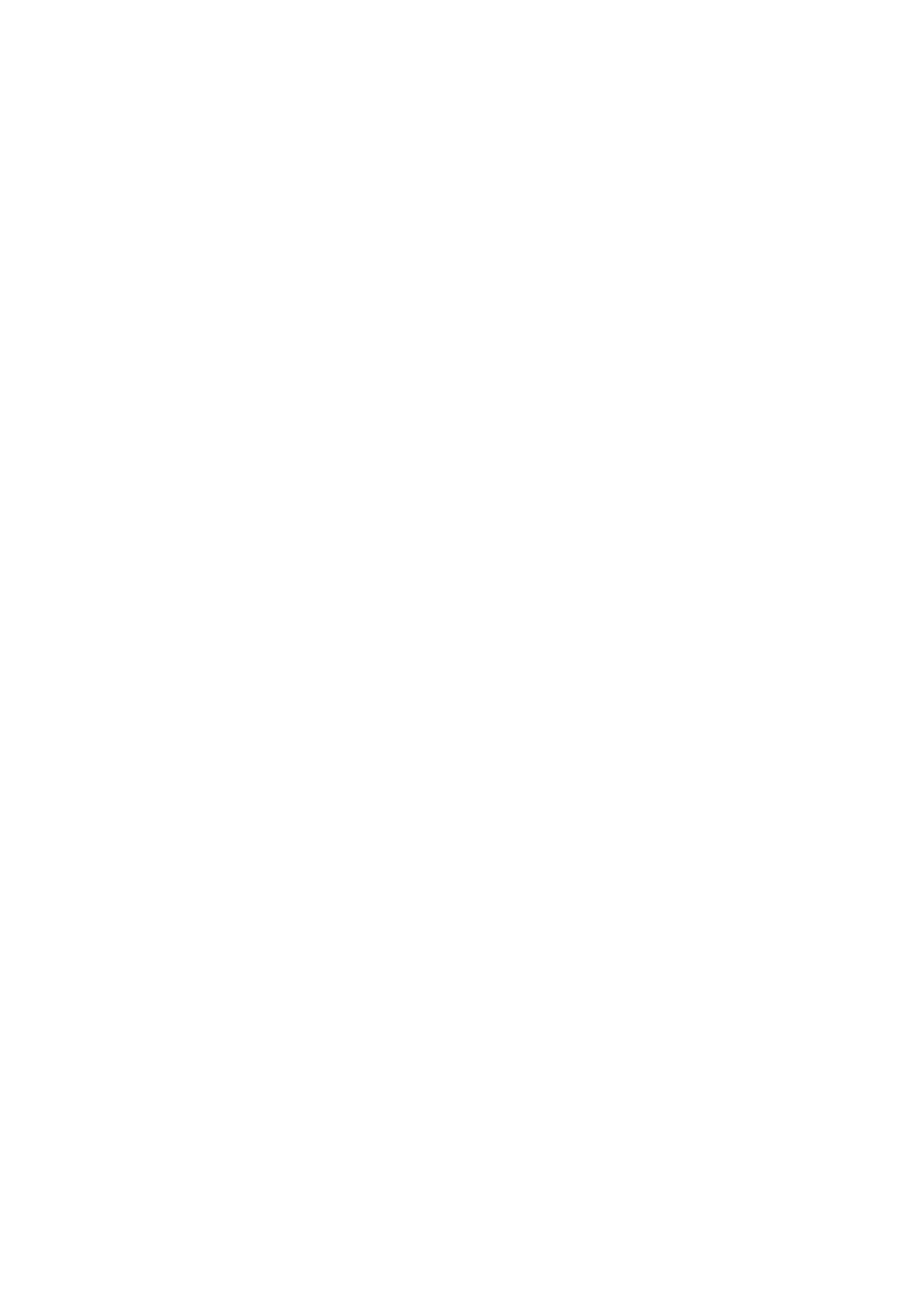# **Retirement Savings: The Tax Issue**

# Abstract

### **Didier Maillard**

*Professor (emeritus), Conservatoire national des arts et metiers, Senior Advisor, Amundi*

Providing for retirement is a prominent motivation for saving. Saving for retirement raises several issues: how much to save, which asset allocation to choose and which degree of risk to afford, how to annuitize efficiently. In addition, there is an important, though sometimes neglected, issue: tax.

Basically, saving means postponing consumption, transferring purchasing power into the future. The efficiency of this transfer may be measured by the net real rate of return (NRRR). This paper addresses the issue of analysing and quantifying the impact of tax systems on the NRRR.

That impact may be huge, and strongly interact with the "how much to save" issue.

We illustrate our analysis with the cases of the United States, France, the United Kingdom and Canada.

**Keywords:** Savings, retirement, tax planning, pension funds

**JEL classification:** E21, G11, G18, G22, H24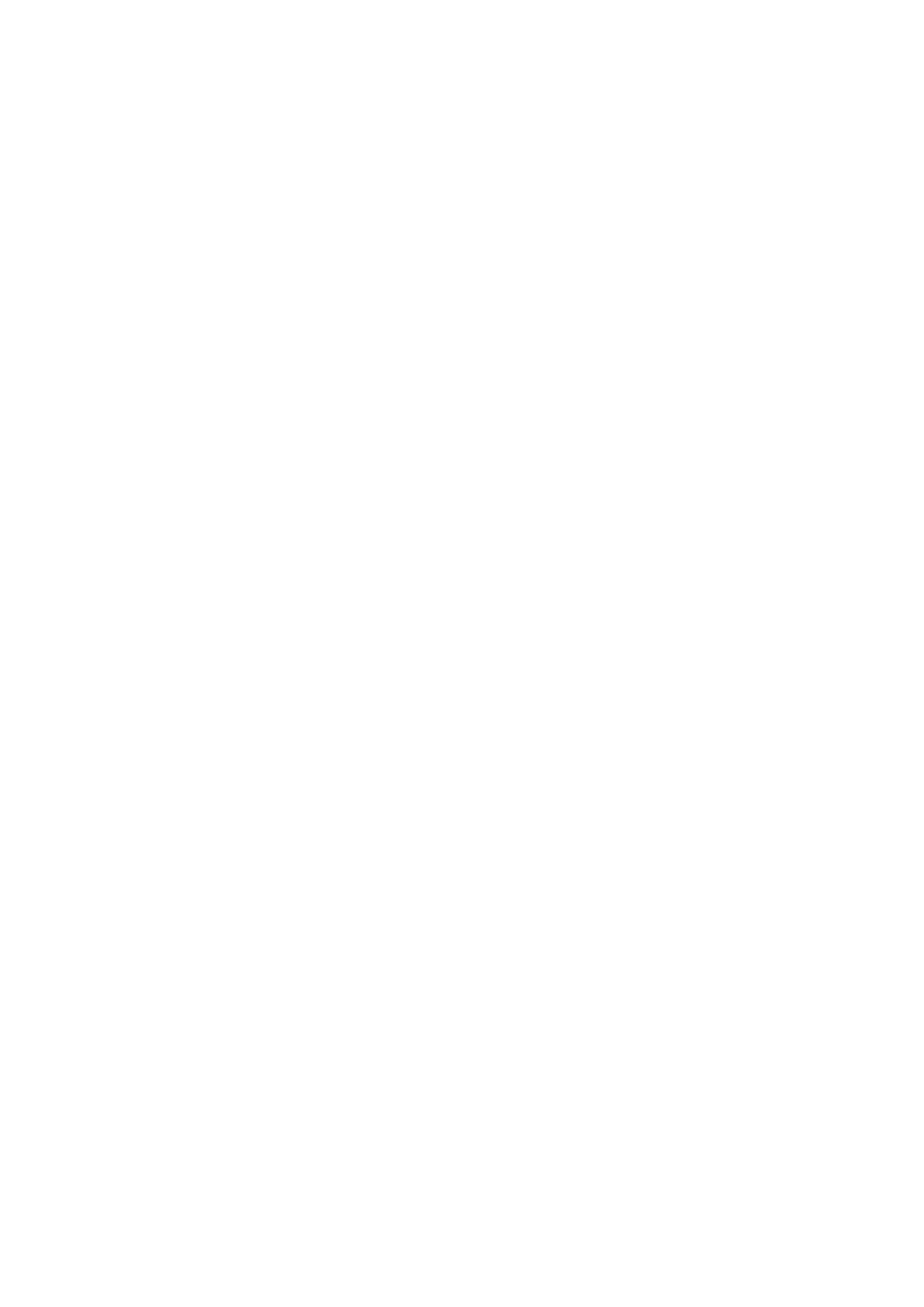# **About the author**



# **Didier Maillard**

Didier Maillard is Senior Advisor to Amundi on Research. He is Professor Emeritus at Conservatoire national des arts et metiers (CNAM), where he held a Chair of Banking. Previously, he has been an economist at the French Ministry of Finance and at the OECD (1980-1992) – economic forecasts, economic policy, public finance, tax studies, financial sector, and has occupied various positions at Paribas (and then BNP Paribas) from 1992 to 2001: chief economist, head of asset management, risk advisor. He is a graduate from Ecole polytechnique (Paris) and Ecole nationale d'administration.

His main fields are portfolio optimization, asset management, wealth management and tax incidence (in particular on investment return).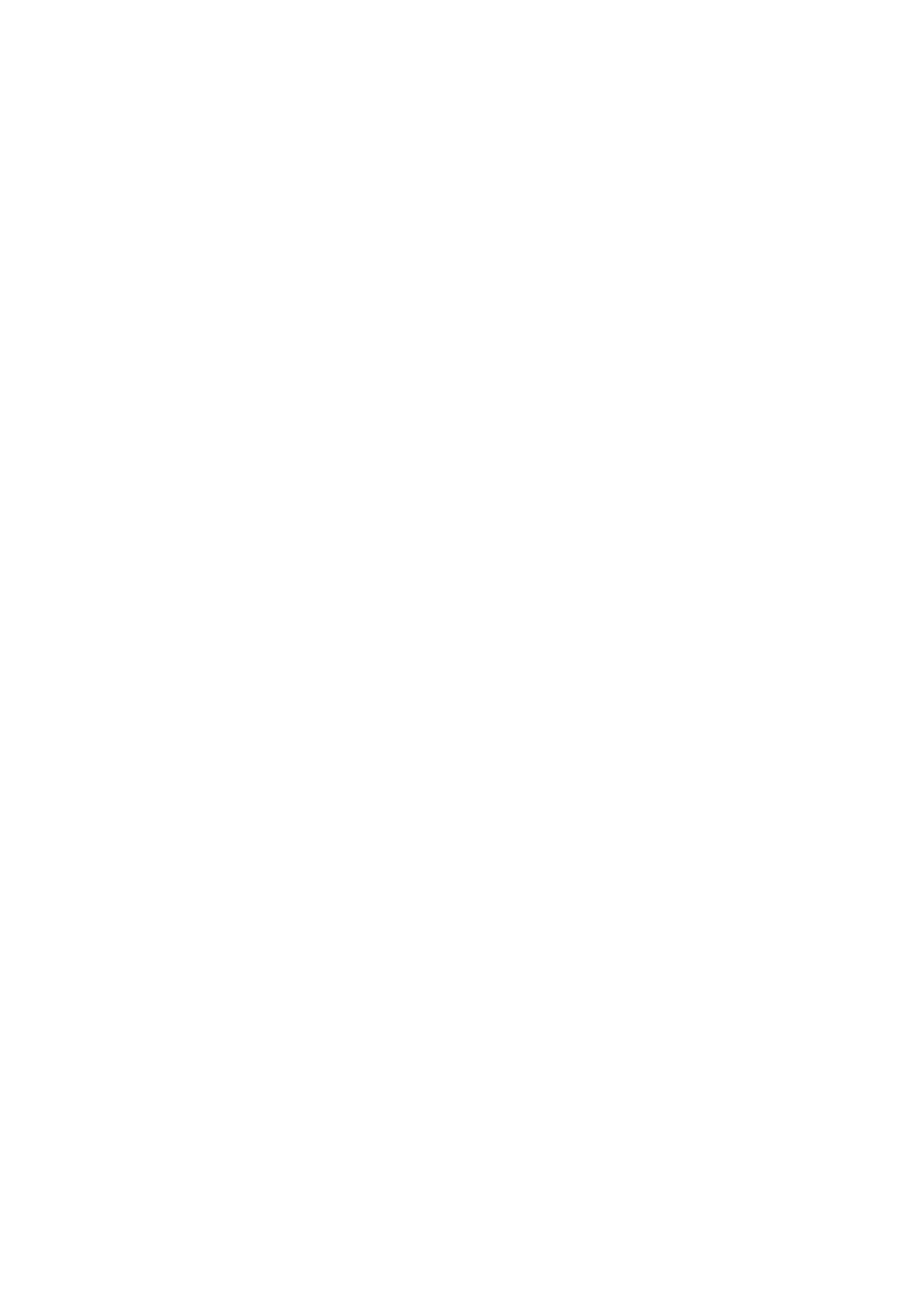#### **1. Introduction**

How to get a sufficient purchasing power during the retirement period is a major concern today, as life expectancy increases and public pension systems tend to recede. This refers to finding efficient means of dealing with lifetime risk (Sharpe, 2012),

Other major issues are the choices of how much to save for retirement (saving is costly in terms of lost immediate consumption), and how annuitize efficiently, how to deal with longevity risk, and how to tackle the tax aspects. There is also the issue asset allocation, and especially the degree of risk which is tolerable.

This paper focuses on the tax issue of retirement savings. Efficiency in this respect means improving the outcome of purchasing power at retirement compared to the savings effort.

#### **2. Savings for retirement: Why the Net Real Rate of Return (NRRR) matters**

Retirement can be defined as a period in life in which an individual no longer receives income from his or her profession or labour. This individual's consumption needs will therefore have to be met by other funds: either transfers or labour income earned prior to retirement that was not consumed immediately and was therefore saved. Saving is therefore a key factor in having funds available for consuming during retirement.

Conversely, retirement is a motivation to amass savings during a person's working life. It is not the sole motivation – people also save as a precaution, to meet temporary interruptions in labour income, and to satisfy the desire to transmit purchasing power to their heirs – but it is an important motivation.

One characteristic of saving for retirement is the length of the time horizon (delayed purchasing power). Usually retirement lasts in average around twenty years and follows forty years of work. On average, a period lasting approximately thirty years elapses between the time when savings are amassed and the time when they are used for consumption.

This length varies depending on the age of the working individual under consideration: for a young person entering the workforce, this period is almost fifty years – a half-century. For an individual about to enter retirement, it would be ten years or so.

There are two principal schemes for saving for retirement: an individual format and an institutional format, which we will refer to generically as pension funds.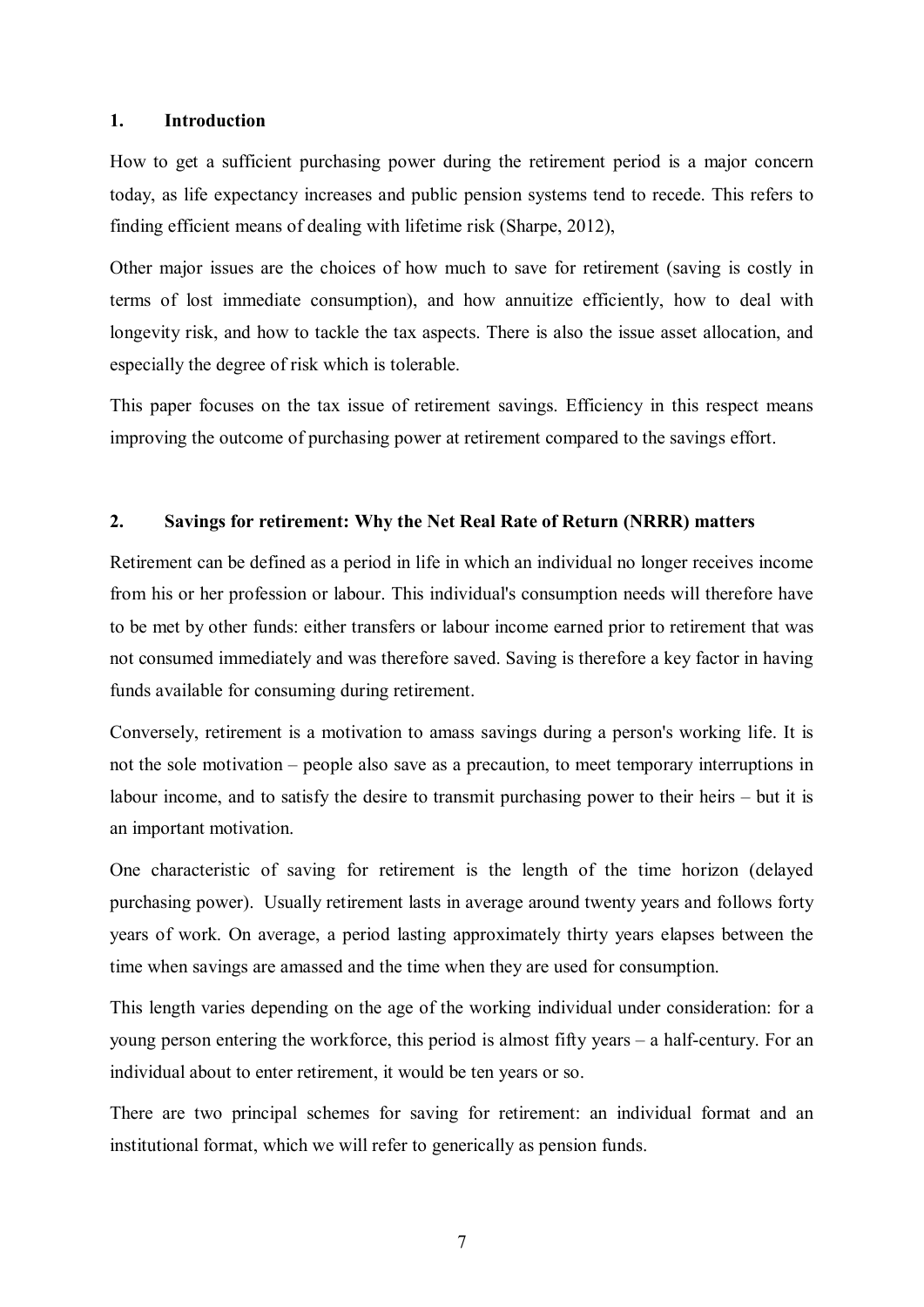All methods combined, savings for retirement must be substantial. The targeted goal is often defined as a ratio –50% to 70%– of the benefit received to the labour income in the last years of employment or sometimes the benefit received to the average of labour income over the working life.

In fact, it is achievable consumption that is the aim, so that a certain lifestyle can be maintained after retirement, at least partially. Arguments are made that the needs of consumption are lower after retirement due to, among other reasons, children having left the household. But there are also arguments in favour of aiming at higher level of resources to cover care and medical bills.

With an actual rate of return (after tax) on investment near zero, which is optimistic today for risk-free savings, approximately one-third of all labour income must be set aside for savings, with a desirable replacement rate of two-thirds<sup>[1](#page-7-0)</sup>.

### **Table 1**

#### **The savings effort required based on real return**

| Real return | <b>Required Saving Rate</b> |       |  |  |
|-------------|-----------------------------|-------|--|--|
|             | $\left( a\right)$           | n.    |  |  |
| $-2\%$      | 0.611                       | 0.379 |  |  |
| $0\%$       | 0.333                       | 0.250 |  |  |
| $2\%$       | 0.184                       | 0.155 |  |  |
| $4\%$       | 0.103                       | 0.093 |  |  |
| 6%          | 0.058                       | 0.055 |  |  |

*T = 30 years, replacement rate = 2/3*

*(a) : Replacement rate as a proportion of working life income*

*(b) : Replacement rate as a proportion of working life income net of retirement savings*

This assessment is made using a two-period model, assuming that savings is amassed midcareer and its fruits are spent midway through the retirement period. In practice, the model should be fine-tuned to take account of the characteristics of the labour income time profile and mortality tables. It is worth bearing in mind that the orders of magnitude obtained are nonetheless significant.

Savings here should be understood in a sense widened to include contributions to mandatory plans, in particular through pay-as-you-go regimes. Naturally, the savings effort is very

<span id="page-7-0"></span> $1$  Apart from tax, the real rate of return is influenced by the magnitude of fees levied on the purchase of financial products, their management, and the cost of insuring mortality risk. Along this line, William Sharpe stresses the interest of low-cost solutions for the management of retirement assets (a global indexed fund for the risky part) and mortality insurance (tontines).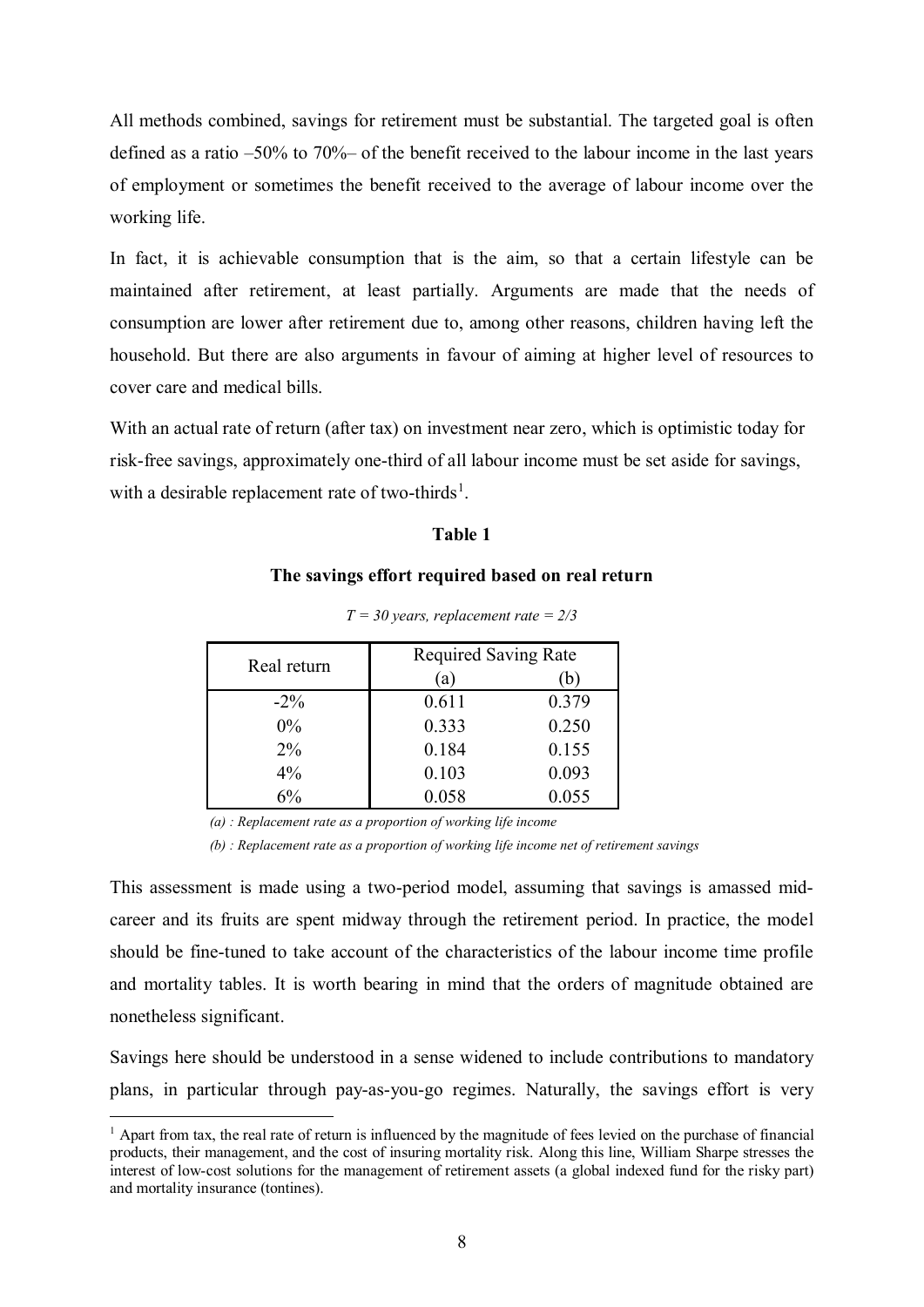dependent on expected real return. This is obviously very important for risk-free investing, where expected real return is very low and sometimes even negative. The effort can be substantially reduced for higher real returns but they can only be achieved through risktaking.

In case of low real returns, the saving effort is so huge that it is certainly fair to compute the ratio on a net-of-saving basis, to express the target in terms of old-age potential consumption as a fraction of working age potential consumption, or working age income net of retirement savings (column (b) in Table 1). That reduces somewhat the savings ratio target but it remains important for low returns.

Two main factors influence the NRRR: the first one is the gross real rate of return (GRRR) on the investments; the second one is the wedge between the gross and the net real rate of return introduced by the tax system. The first factor is related to the quality of the asset management and it includes a risk management dimension (Maillard, 2011). The second factor is tied to the tax rules and the way tax choices are made under those rules.

To sum up the importance of the NRRR, one should consider that the loss of 1 percent in the real rate of return, due to tax or other factors, leads to an increase by 35% in the saving effort to preserve the same level of purchasing power at a 30 year horizon.

Whether a decrease in the rate of return due to tax encourages savings or discourages savings, and under which conditions, is not the purpose of this paper. It has been addressed since a long time (Feldstein, 1984). Tax however creates distortions in a major decision in people's life.

#### **3. The impact of various tax schemes**

There are two main categories of tax schemes applied to retirement savings.

1) In tax-deferred schemes, savings are deductible from the taxable income the year they are built. Withdrawals, whether ad-hoc or organized as annuities, are added to taxable income of the year they are made. That is for the principle.

Tax-deferred schemes include most pension funds. For tax purposes, pay-as-you-go pension schemes work under the same pattern.

There are in many countries specific tax-differed schemes. For the countries we have chosen to illustrate our analysis, we have identified (see Annex 2):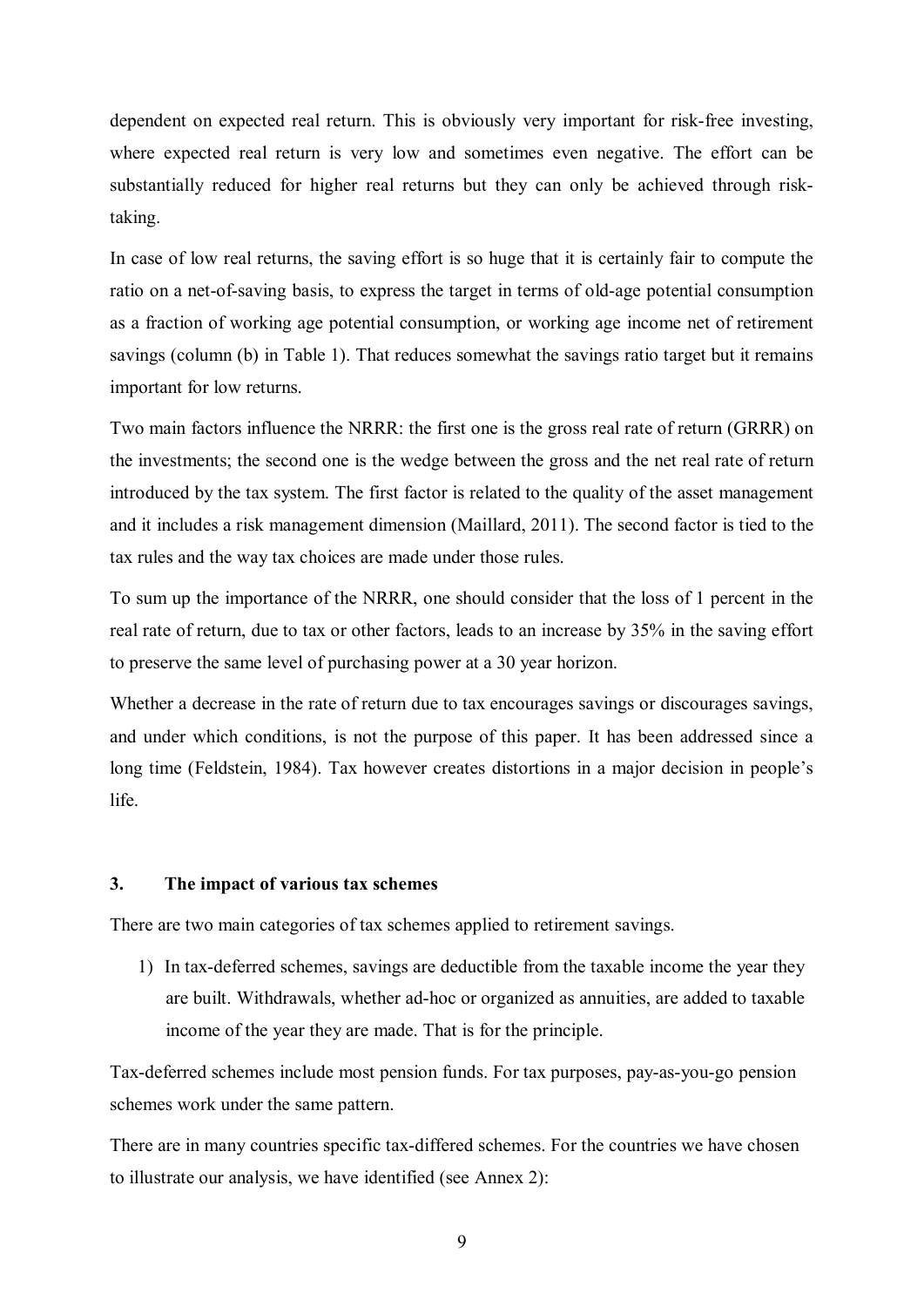- The Individual Retirement Account (IRA) and the 401-k plans in the case of the United States
- The Retirement Saving Plan (French acronym: PER) in the case of France, which has been recently reformed and encompasses in fact several schemes.
- The Registered Retirement Savings Plan (RRSP) in the case of Canada

We have not identified specific tax-differed plans in the UK case.

2) In other schemes, savings are built from the after-tax labour income. The return on such savings is usually taxed. At retirement time, the savings pot has to be transformed into annuities, which will generally be subject to income taxes. This category includes tax-favoured schemes as well as the general taxation of savings.

We have identified quite a lot of tax-favoured schemes in the countries under review. Their effect is to lower the effective taxation rate of the return, sometimes to zero.

In the next sections, we will assess how the tax system transforms the gross real rate of return in the net real rate of return.

Using notations defined in Maillard (2012), we call:

- *r* the gross nominal rate of return (GNRR)
- *r*' the net nominal rate of return (NNRR)
- $\hat{r}$ 'the net (after tax) real rate of return (NRRR)
- $\hat{r}$ <sup>the</sup> gross real rate of return (GRRR)
- *p* the average inflation rate during the period under review

By definition, we have:

$$
1 + \hat{r} = \frac{1+r}{1+p} \quad 1 + \hat{r}' = \frac{1+r'}{1+p}
$$

We will also use when relevant the continuous definition of the rates of return (underscoring the symbol)

$$
\underline{x} = \ln(1+x)
$$

$$
\underline{\hat{r}} = \underline{r} - \underline{p} \quad \underline{\hat{r}}' = \underline{r}' - \underline{p}
$$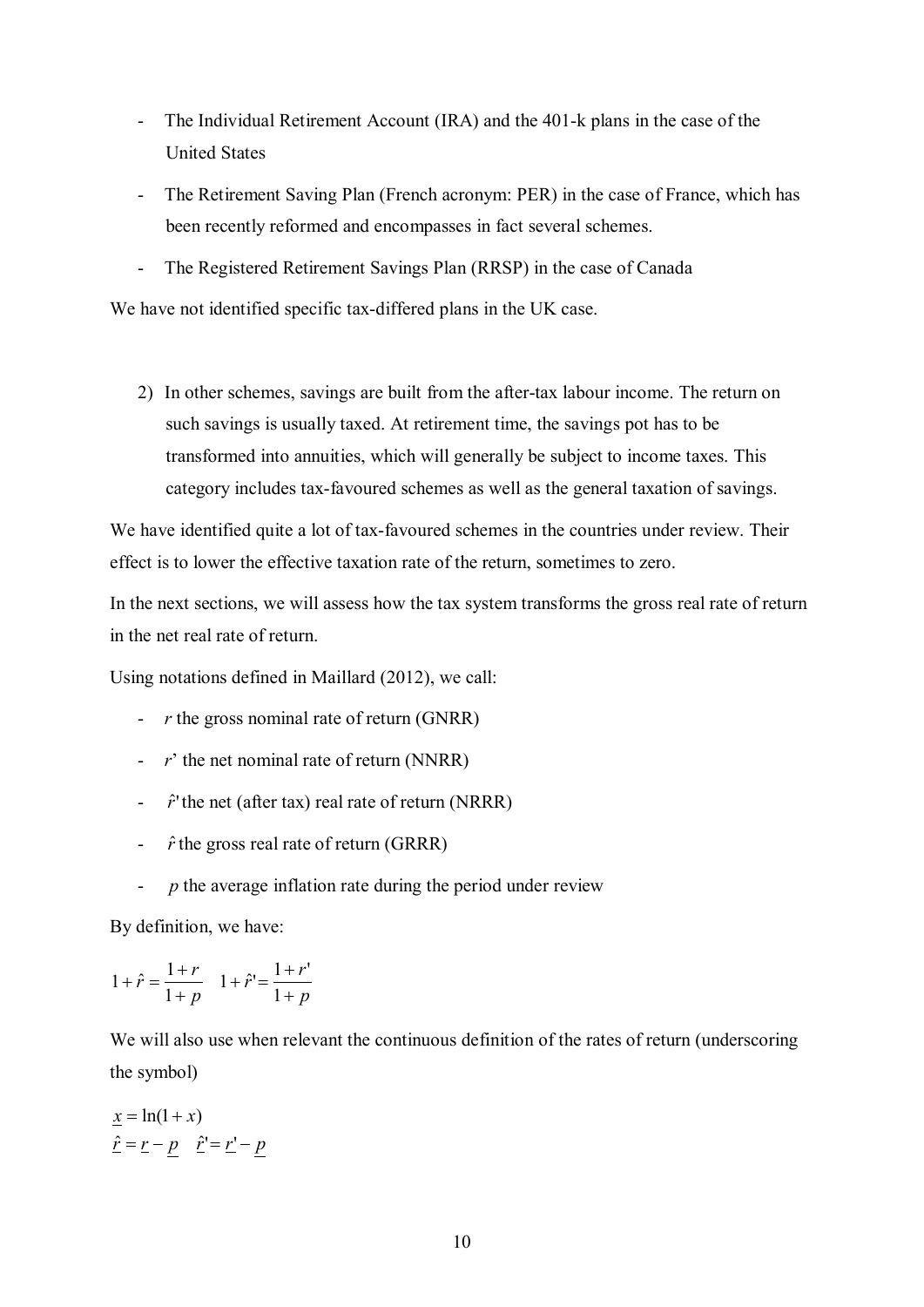#### **4 Tax-differed plans**

In this sort of plan, retirement savings are deductible from the income tax the year they are built. An investment  $W_0$  will cost the saver  $(1-\tau_a)$   $W_0$  where  $\tau_a$  is the marginal income tax rate when active. At time of withdrawal *T*, the value of the investment will be:

$$
W_T = W_0 (1+r)^T
$$

The withdrawal will be taxed at rate  $\tau_r$ , which is the marginal income tax rate when retired.

The net rate of return will thus verify:

$$
(1+r')^{T} = \frac{W_{T}(1-\tau_{r})}{W_{0}(1-\tau_{a})} = \frac{W_{0}(1+r)^{T}(1-\tau_{r})}{W_{0}(1-\tau_{a})}
$$

$$
(1+r')^{T} = (1+r)^{T} \frac{1-\tau_{r}}{1-\tau_{a}}
$$

Note that this result also holds for real rates of return.

$$
(1+\hat{r}')^T = (1+\hat{r})^T \frac{1-\tau_r}{1-\tau_a}
$$

We are able at this stage to remark that:

(i) Tax-differed schemes are inflation-neutral

More often than not, tax systems are "nominalist". They tax nominal rather than real interest rates, nominal rather real capital gains (and depreciation allowances for corporate tax are not inflation-indexed). Tax-differed schemes are thus a safe harbour for the case of an inflation comeback. Even for the currently low rates of inflation (1%-2%), nominalism hurts as we will see in the next subsection.

(ii) If the marginal income tax rate is the same when active and when retired, the net and gross real tax rates coincide

In such case, the tax system is neutral towards the decision of saving, of postponing consumption.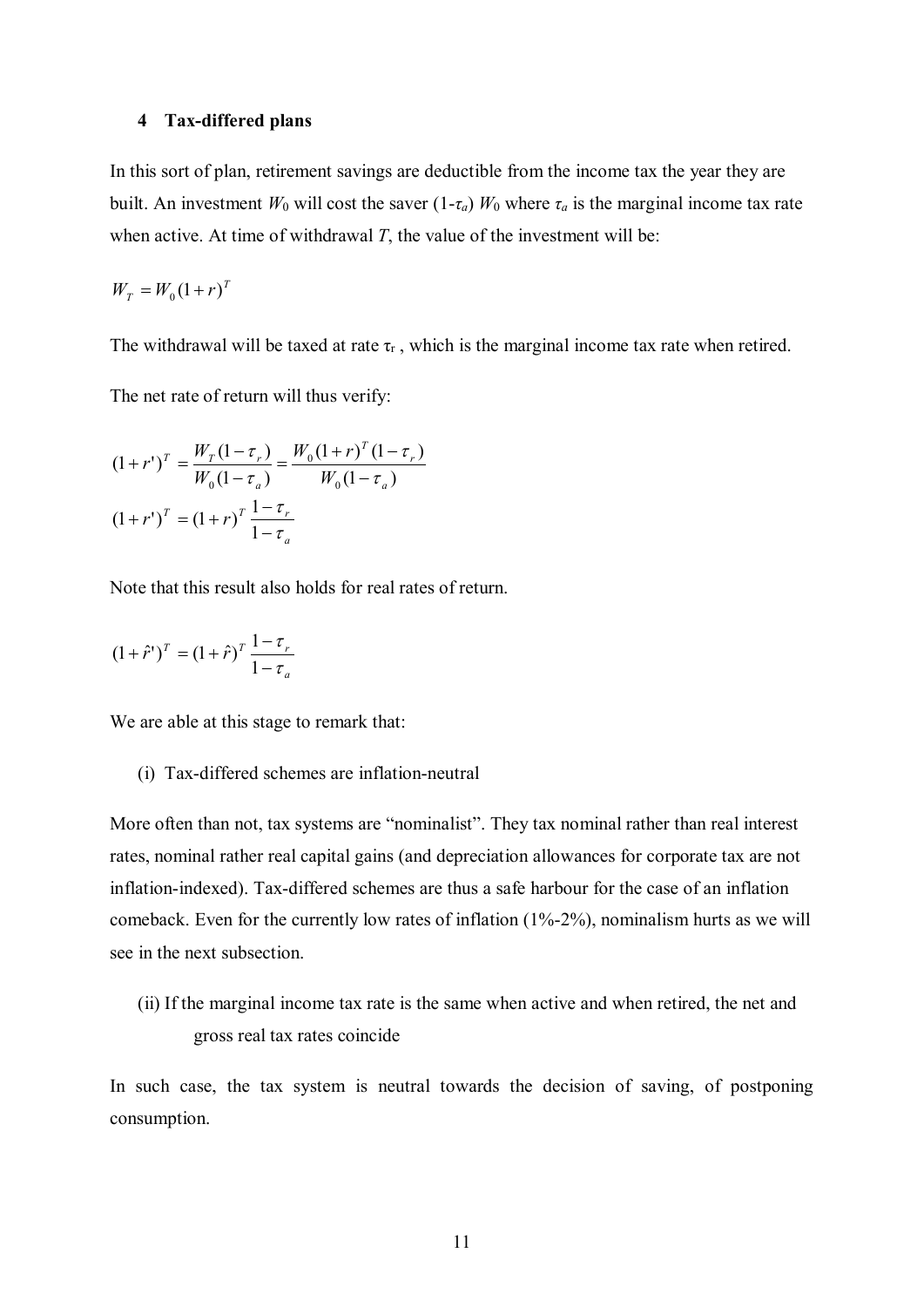(iii) If the marginal income tax rate is lower at retirement, the scheme provides an addon to the rate of return.

To assess the potential magnitude of this add-on, it is convenient to use the continuous definition of the rate of return.

$$
\hat{\underline{r}}' = \hat{\underline{r}} + \frac{1}{T} \ln \left( \frac{1 - \tau_r}{1 - \tau_a} \right) = \hat{\underline{r}} + \underline{s}
$$
\n
$$
\underline{s} = \frac{1}{T} \ln \left( \frac{1 - \tau_r}{1 - \tau_a} \right)
$$

Table 2 below gives the magnitude of the add-on for various marginal tax rates in the period of activity and the period of retirement, for a thirty-year time horizon which corresponds to the average time length between retirement and activity.

#### **Table 2**

#### **Impact of the tax system of the net real rate of return**

|            | Marginal income tax rate - Activity |           |            |           |          |          |       |  |  |  |
|------------|-------------------------------------|-----------|------------|-----------|----------|----------|-------|--|--|--|
| Retirement | $0\%$                               | $10\%$    | <b>20%</b> | $30\%$    | 40%      | 50%      | 60%   |  |  |  |
| $0\%$      | $0.00\%$                            | $0.35\%$  | $0.74\%$   | 1.19%     | 1.70%    | 2.31%    | 3.05% |  |  |  |
| 10%        | $-0.35%$                            | $0.00\%$  | 0.39%      | 0.84%     | 1.35%    | 1.96%    | 2.70% |  |  |  |
| <b>20%</b> | $-0.74%$                            | $-0.39\%$ | $0.00\%$   | $0.45\%$  | 0.96%    | 1.57%    | 2.31% |  |  |  |
| 30%        | $-1.19%$                            | $-0.84%$  | $-0.45%$   | $0.00\%$  | 0.51%    | 1.12%    | 1.87% |  |  |  |
| 40%        | $-1.70%$                            | $-1.35%$  | $-0.96%$   | $-0.51%$  | $0.00\%$ | 0.61%    | 1.35% |  |  |  |
| 50%        | $-2.31%$                            | $-1.96%$  | $-1.57\%$  | $-1.12%$  | $-0.61%$ | $0.00\%$ | 0.74% |  |  |  |
| 60%        | $-3.05%$                            | $-2.70%$  | $-2.31%$   | $-1.87\%$ | $-1.35%$ | $-0.74%$ | 0.00% |  |  |  |

More generally, the advantage:

- Increases with the difference between marginal tax rates in retirement and in activity
- Increases with the proximity of retirement.

Most income tax systems are progressive, meaning that the marginal tax rates increases with income. The basis of the computation of income tax is the application of a rate schedule (see Annex 1). For the countries under review, the rate schedules are plotted in Table  $1<sup>2</sup>$  $1<sup>2</sup>$  $1<sup>2</sup>$ .

<span id="page-11-0"></span><sup>&</sup>lt;sup>2</sup> Those schedules apply to a single person. To render them comparable, the income brackets are normalized by the average wage in the country.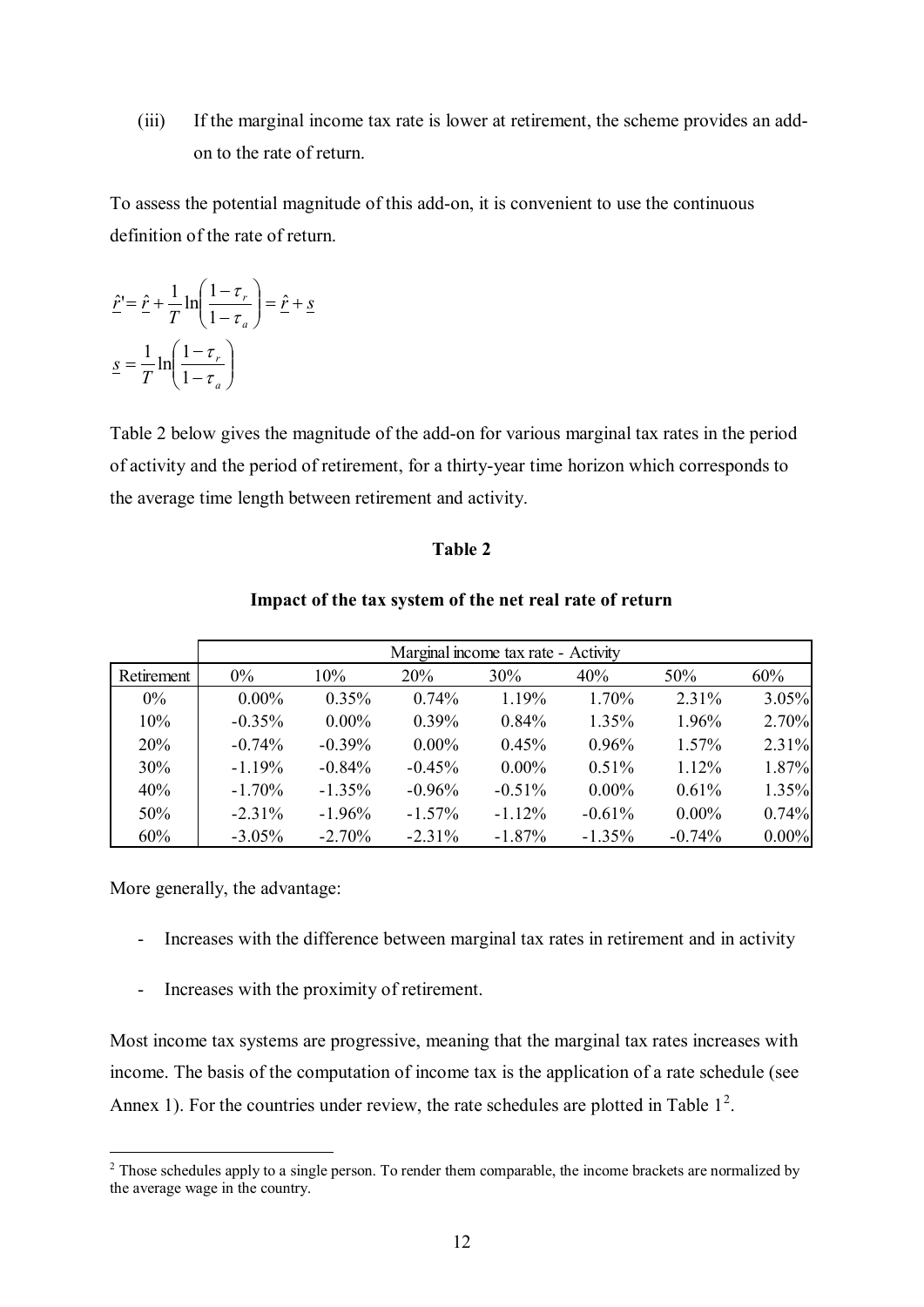



#### **Marginal income tax rates as a function of income**

Generally, income at retirement is lower than income when active. One should therefore expect a lower marginal income tax rate when retired. That is not always true. Firstly, retirees may well be remain in the same tax bracket as they were in their working time. To illustrate that, chart 2 plots the difference between marginal tax rates assuming that retirement income is two thirds of income when active, and chart 3 the add-on the real rate of return provided over a 30 year period

#### **Chart 2**

#### **Difference in marginal tax rates in retirement and in activity**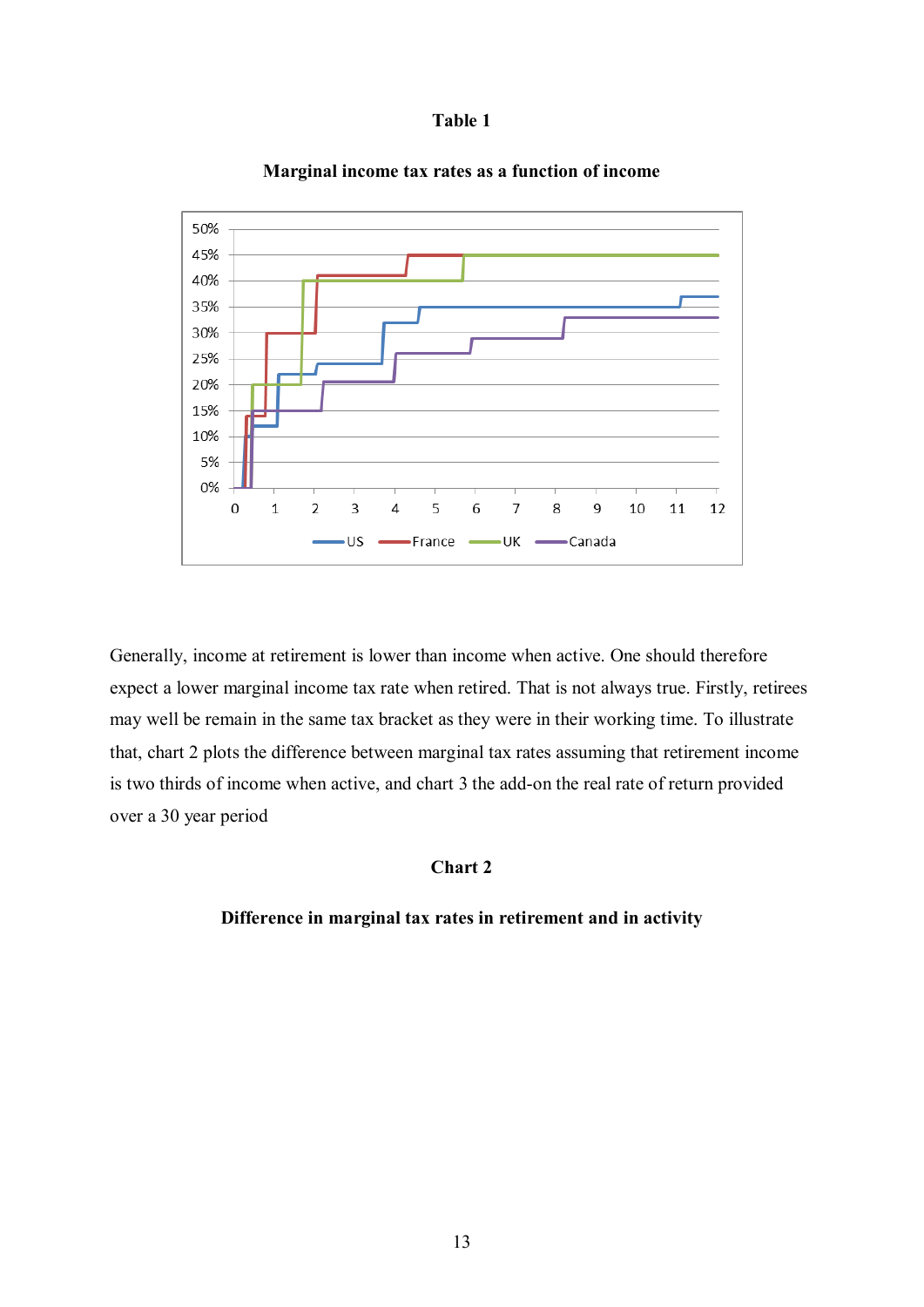

## **Chart 3**

# **Return add-on**



Secondly, the computation of income tax is more complicated than the submission of income to the tax brackets. There may be rebates, extra charges, and additional levies. In the case of France, social levies apply to pensions (above a certain level) but retirement savings is not deductible from such levies. For example, in France, people ending their career in the 30 % or 41 % bracket have a high probability of staying in the same bracket at retirement. Their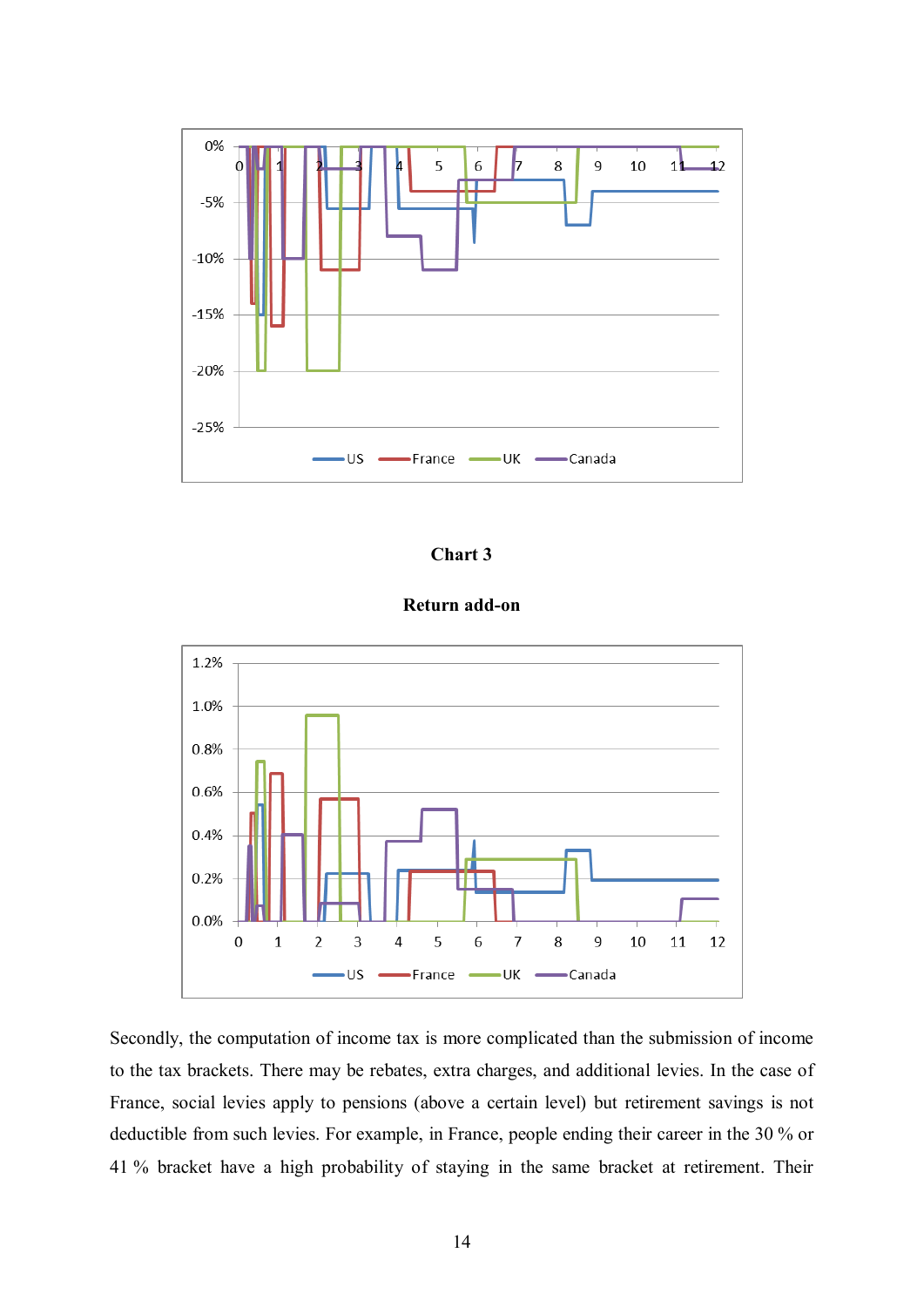marginal tax rate at retirement will be increased by an 8.9 % social levy, and will thus substantially exceed their marginal tax rate in activity.

In some countries (Canada and the US), there exists provincial or state income taxes, which combine with the federal income tax. Those income taxes are generally progressive, and their top rates vary in a wide range: from 10% in Alberta province to 25.75% in Quebec; from 0% in several American states to 12.3% in California. This may complicate the assessment of the tax system on retirement savings, especially if workers move from one locality to another.

Thirdly, it should be noticed that the tax system is not stable throughout time: marginal rate applying to a certain level of income may go up, and down. This variability in the tax system introduces a degree of uncertainty on the expected NRRR.

Fourthly, for people with irregular labour income, tax-differed scheme offer the opportunity to make big contributions in the years of high income, and high marginal income tax rates, and relatively small contributions in the years of low income (under the limits of possible floors and ceilings in the scheme). This is a way to mitigate the huge disadvantage at which irregular income-earners are in the face of progressive yearly income taxation.

All in all, tax-differed schemes are relatively efficient to meet the target of postponing consumption over a long period of time. They are also efficient at annuitizing.

The main reservations are that that not all assets are available in those schemes (residential real estate is generally not a possibility) and that the saver may not have a complete mastering of the way assets are managed, and the degree of risk she is submitted to.

#### **5 Other schemes and general taxation of savings**

In such schemes, savings are built from after-income tax income. They are invested in assets which produce a gross return. The return itself is taxed and the NRRR is obtained by (Maillard, 2011):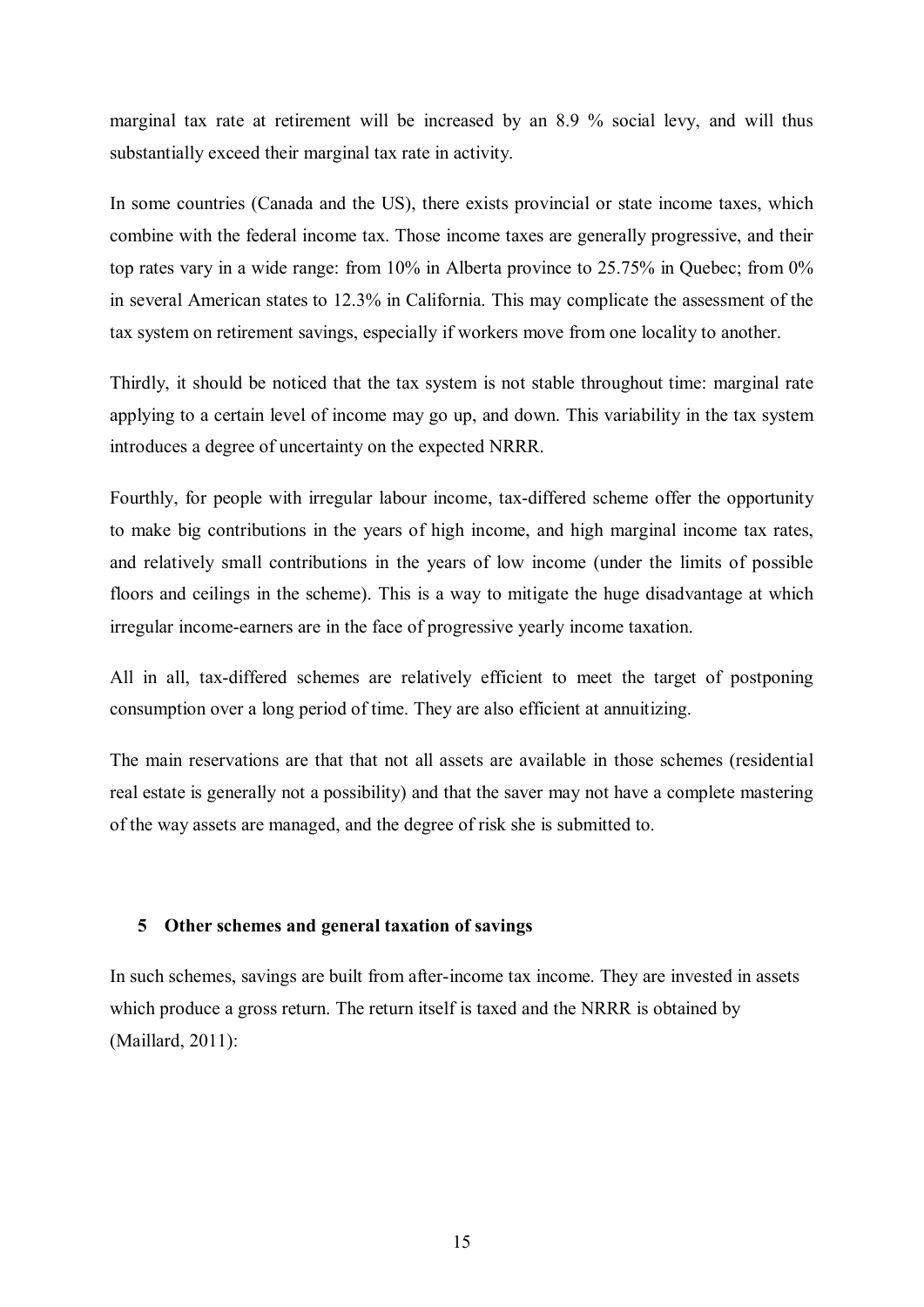$$
\hat{r}' = \frac{r'-p}{1+p} = \frac{r(1-\theta)-p}{1+p} = \frac{(r-p)(1-\theta)-\theta p}{1+p}
$$
  

$$
\hat{\underline{r}}' = \underline{r}' - \underline{p} = \underline{r}(1-\underline{\theta}) - \underline{p} = (\underline{r}-\underline{p})(1-\underline{\theta}) - \underline{\theta}\underline{p} = \hat{\underline{r}}(1-\underline{\theta}) - \underline{\theta}\underline{p}
$$

The tax rate on the real return is such that:

$$
\hat{r}' = (1 - \hat{\theta})\hat{r} = \frac{r(1 - \theta) - p}{1 + p} \qquad \hat{\theta} = 1 - \frac{r(1 - \theta) - p}{r - p}
$$

$$
\hat{\underline{r}}' = (1 - \hat{\underline{\theta}})\hat{\underline{r}} = \hat{\underline{r}}(1 - \underline{\theta}) - \underline{\theta} \underline{p} \qquad \hat{\underline{\theta}} = 1 - (1 - \underline{\theta}) + \underline{\theta} \frac{\underline{p}}{\hat{\underline{r}}} = \underline{\theta} + \underline{\theta} \frac{\underline{p}}{\hat{\underline{r}}}
$$

This is in the absence of a wealth tax. Focusing for clarity on continuous returns, and introducing a potential wealth tax, the fundamental relation will write as:

$$
\underline{\hat{r}}' = \underline{\hat{r}}(1-\theta) - \theta p - \varphi
$$

where  $\theta$  is the tax rate applying to the nominal return and  $\varphi$  the annualized rate of a possible wealth tax.

This enables us to compute the gap between GRRR and NRRR in the case of general taxation and tax-favoured schemes. It will write:

$$
\underline{\hat{r}}' - \underline{\hat{r}} = -\theta \underline{\hat{r}} - \theta p - \varphi
$$

Tax law generally makes a distinction according to the form return concretizes: a regular flow, such as interest coupons, dividends, rental income, or capital gains (sometimes negative), which are generally taxed when they are realized.

The way the tax system deals with the return on investments is described in Annex 3.

For a 2% gross real rate of return and a long term inflation rate equal to 2%, a 30% tax on investment income or capital gains (French flat tax for example) chops 1.2% from the net real rate of return.

#### **6 The taxation of life annuities**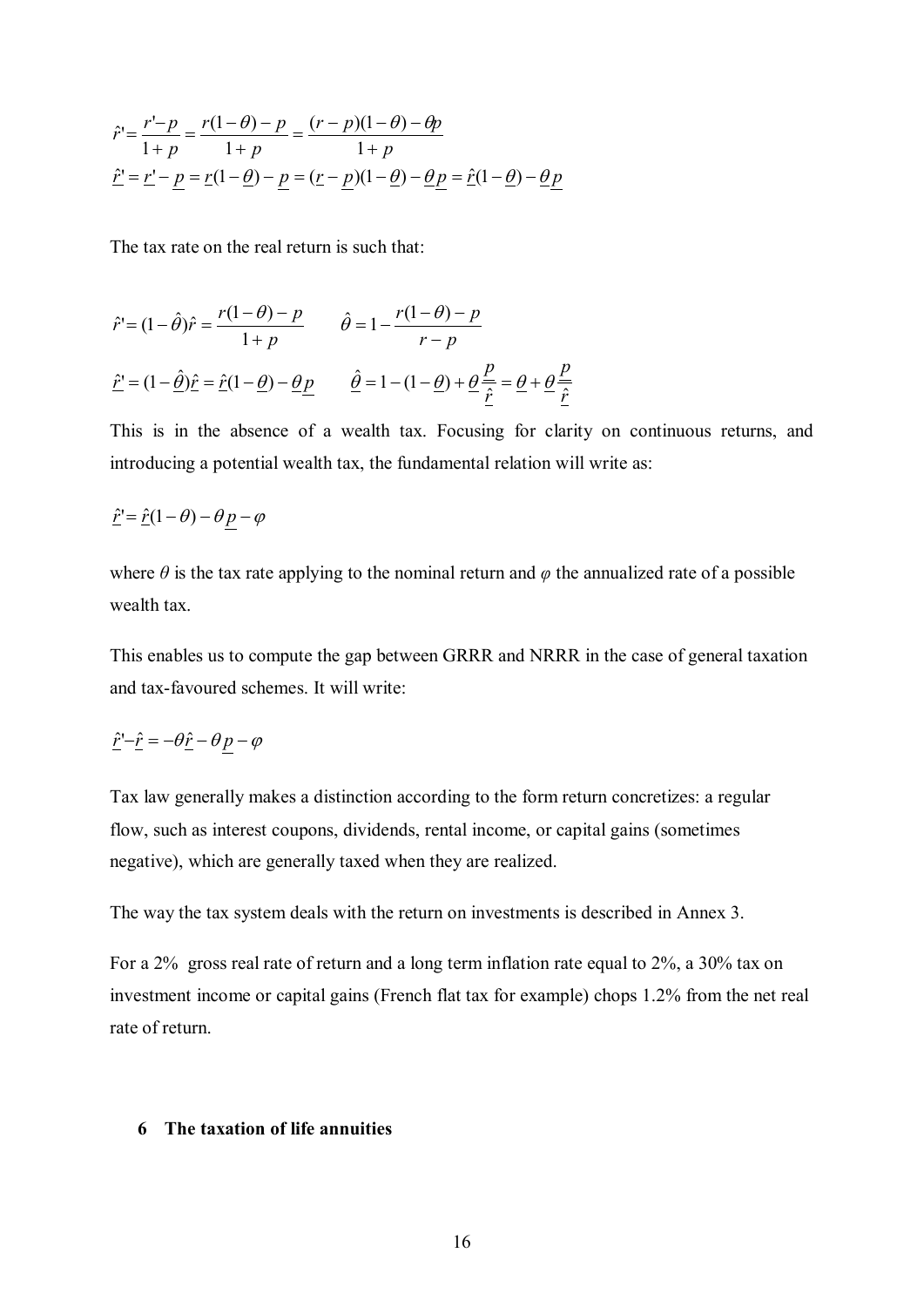In tax-differed schemes, it is generally possible to transform the accumulated savings into annuities at retirement. Those annuities are subjected to income tax in the same conditions as withdrawals.

In other schemes, the saver will end up with a pension pot. To secure a regular stream of income, she will want to transform at least part of this pot into annuities. The operation will consist in the exchange of a capital for a stream of revenues with a counterpart that we will call an insurer. The terms and conditions of this exchange will be based on two factors:

- The prospective mortality rates of the person
- The prospective return the insurer will earn from investing the capital received.

Life annuities will therefore have two components: a reimbursement of the capital alienated and a return on investments. The taxman will generally target the return component and subject it to income tax.

In the US, UK and Canada, it seems that the taxable part of the annuity is computed using fair actuarial valuation. As a result, the nominal return on the investments is taxed at the marginal income tax rate when retired. That is generally not a bargain compared to the tax-differed schemes and tax-favoured channels during the saving period.

However, those regimes seem Edenic compared to the French case (Maillard, 2012). In that country, the share subject to income tax (plus social levies) is determined according to the age at which the annuity starts, with no consideration given to the rate of return.

A portion k of the life annuity is subject to income tax and the social security contributions applicable to "investment income". This portion depends on the annuitant's age when the first annuity is paid, as follows:

| Age at which the first annuity<br>is paid | Portion $(k)$ of annuity subject<br>to income tax and social<br>security contributions |
|-------------------------------------------|----------------------------------------------------------------------------------------|
| Under 50                                  | 70%                                                                                    |
| 50-59                                     | 50%                                                                                    |
| 60-69                                     | 40%                                                                                    |
| 70 and over                               | 30%                                                                                    |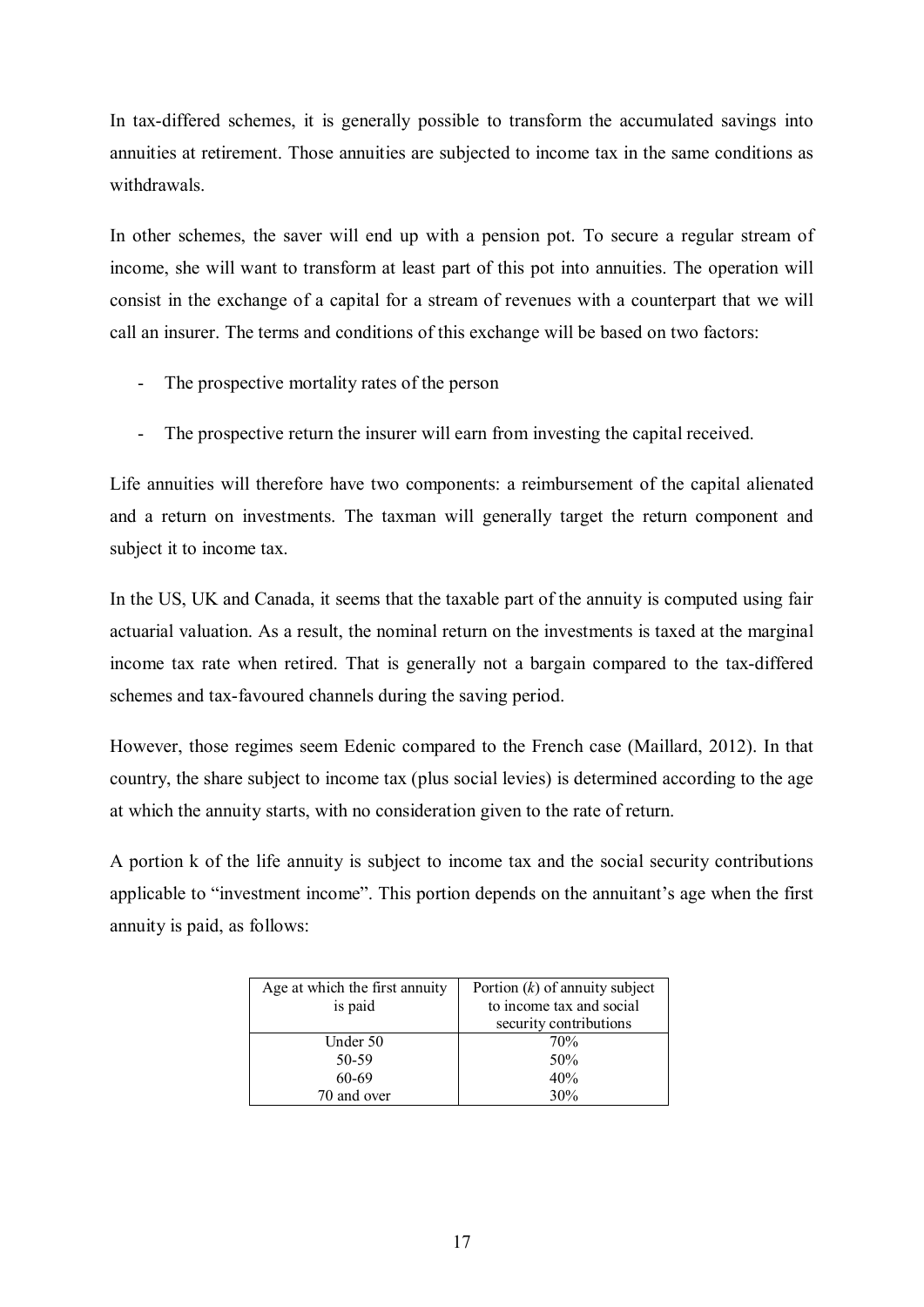Table 2 below gives the transition between the pre-tax nominal return of the annuities (GNRR) to the post-tax nominal return (NNRR), for various levels of gross nominal returns.

#### **Table 2**

**After-tax nominal return**

| Age at annuity        | Pre-tax nominal return |           |           |           |           |           |         |          |         |         |         |       |       |
|-----------------------|------------------------|-----------|-----------|-----------|-----------|-----------|---------|----------|---------|---------|---------|-------|-------|
| start date            | $0.0\%$                | $0.5\%$   | $1.0\%$   | 1.5%      | $2.0\%$   | 2.5%      | $3.0\%$ | 3.5%     | $4.0\%$ | $4.5\%$ | $5.0\%$ | 5.5%  | 6,0%  |
| 45                    | $-1.92\%$              | $-1.51\%$ | $-1.09\%$ | $-0.68\%$ | $-0.28%$  | 0.12%     | 0,52%   | 0.91%    | 1,30%   | 1.69%   | 2.07%   | 2.44% | 2,82% |
| $50-$                 | $-2.15%$               | $-1.74\%$ | $-1.32\%$ | $-0.92\%$ | $-0.51\%$ | $-0.11\%$ | 0.29%   | 0,68%    | 1,07%   | 1.45%   | 1.84%   | 2,21% | 2,59% |
| $50+$                 | $-1.48%$               | $-1.04\%$ | $-0.60\%$ | $-0.17\%$ | $0.26\%$  | $0.69\%$  | 1.12%   | 1,54%    | 1.96%   | 2,38%   | 2.79%   | 3.20% | 3,61% |
| 55                    | $-1.67\%$              | $-1.24\%$ | $-0.80\%$ | $-0.37\%$ | $0.06\%$  | 0,49%     | 0,91%   | 1,34%    | 1,76%   | 2,17%   | 2,59%   | 3.00% | 3,41% |
| $60 -$                | $-1.92\%$              | $-1.49\%$ | $-1.06\%$ | $-0.62\%$ | $-0.20%$  | 0.23%     | 0,65%   | 1.08%    | 1.49%   | 1,91%   | 2,33%   | 2.74% | 3,15% |
| $60+$                 | $-1.51\%$              | $-1.07\%$ | $-0.62\%$ | $-0.18%$  | $0.27\%$  | 0.71%     | 1,15%   | 1,58%    | 2,02%   | 2.45%   | 2.88%   | 3.31% | 3,74% |
| 65                    | $-1.77\%$              | $-1.33\%$ | $-0.88\%$ | $-0.44\%$ | $0.00\%$  | $0.44\%$  | 0,88%   | 1,31%    | 1.75%   | 2.18%   | 2.61%   | 3.04% | 3,47% |
| $70-$                 | $-2.12\%$              | $-1.68\%$ | $-1.24\%$ | $-0.80\%$ | $-0.36\%$ | $0.08\%$  | 0,51%   | $0.94\%$ | 1,37%   | 1.80%   | 2.23%   | 2.66% | 3,09% |
| $70+$                 | $-1.57\%$              | $-1.11\%$ | $-0.66\%$ | $-0.20\%$ | 0.25%     | $0.70\%$  | 1,15%   | 1,60%    | 2,05%   | 2,50%   | 2.94%   | 3.39% | 3,83% |
| 75<br>$-\wedge\wedge$ | $-1.92\%$              | $-1.47\%$ | $-1.02\%$ | $-0.57\%$ | $-0.12\%$ | $0.33\%$  | 0.77%   | 1.22%    | 1.67%   | 2.11%   | 2,55%   | 3.00% | 3,44% |

 $τ = 50%$ 

The result for the holder is disastrous, and particularly clear in the case of a zero nominal return (which is presently the basis for the computation of annuities). Zero gross nominal return leads to -2% net nominal return. This would translate into -4% net real return under the assumption of 2% yearly inflation.

To cope with this situation, some insurers have imagined second-best solutions. Part of the capital will be subject to programmed withdrawals, over a period of say twenty years which will be subject to the more benign treatment of life insurance, the rest will be transformed into annuities starting after that period of programmed withdrawals (and thus subject to the unfavourable regime of annuities taxation).

#### **7 Conclusions**

The impact of the tax system on the future income of retirees may be huge. People who decide to complement what they are offered by official pension schemes by saving in the prospect of retirement should therefore pay attention not only to the investments in which their savings will be channelled but also to the vehicles of this channelling and their tax treatment.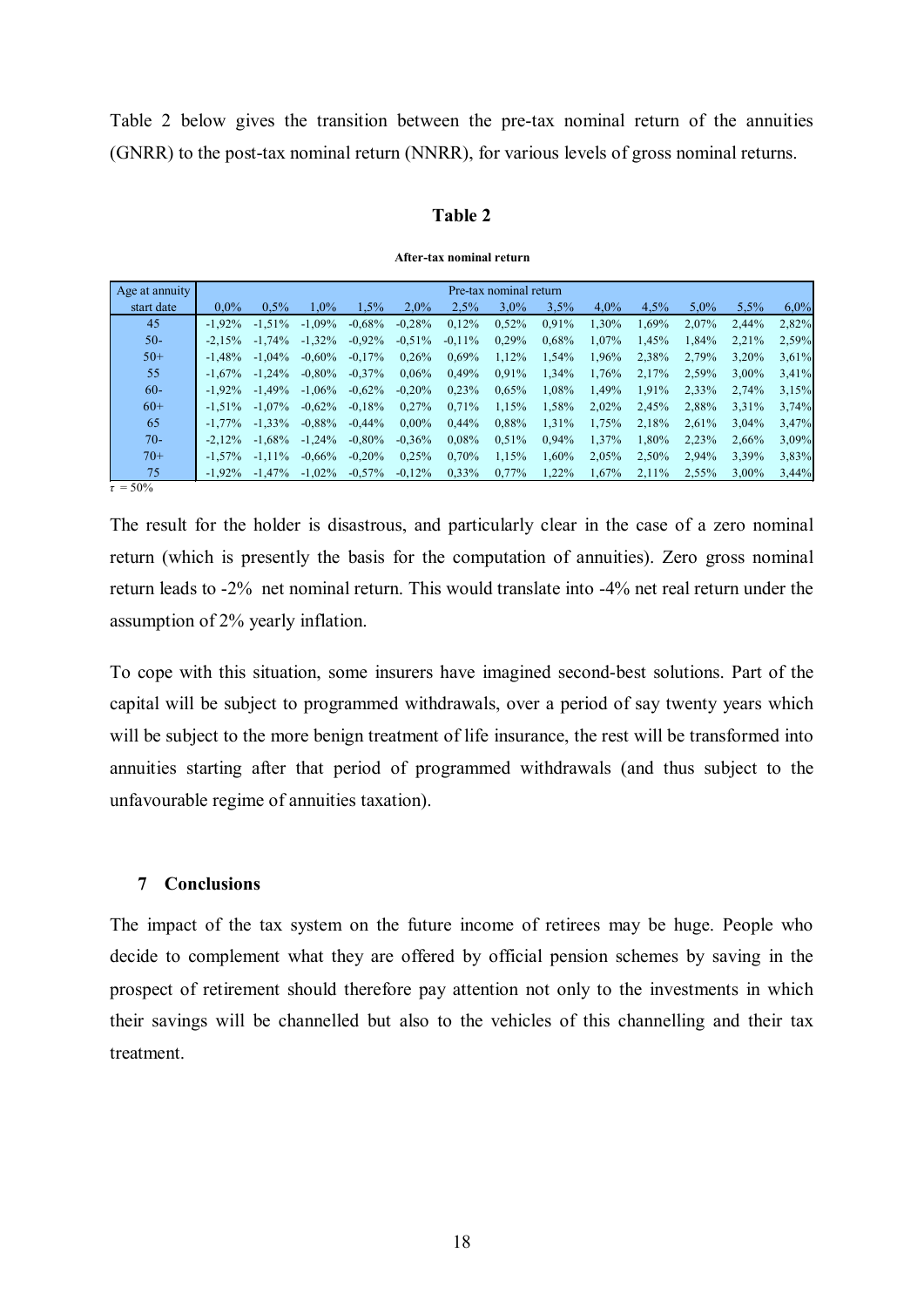### **References**

Burman , Leonard E., William G. Gale and David Weiner, 2001, "The Taxation of Retirement Saving: Choosing Between Front-Loaded and Back-Loaded Options", National Tax Journal Vol. 54, No. 3, (September, 2001), pp. 689-702

Feldstein, Martin, 1978, "The Rate of Return, Taxation and Personal Savings", The Economic Journal, Vol. 88, No. 351 (Sep., 1978), pp. 482-487

Maillard, Didier, 2011, "Tax and Investment Return", Working Papers Series N° 1968985, SSRN, September 2011

Maillard, Didier, 2012, "The Overtaxation of Life Annuities", Working Papers Series N° 1607070, SSRN, October 2012

Sharpe, William, Jason S. Scott, and John G. Watson, 2007, "Efficient Retirement Financial Strategies, Stanford University working paper, July 2007, web.stanford.edu

Sharpe, William, 2012, "Financing Retirement", Stanford University working paper, May 2012, web.stanford.edu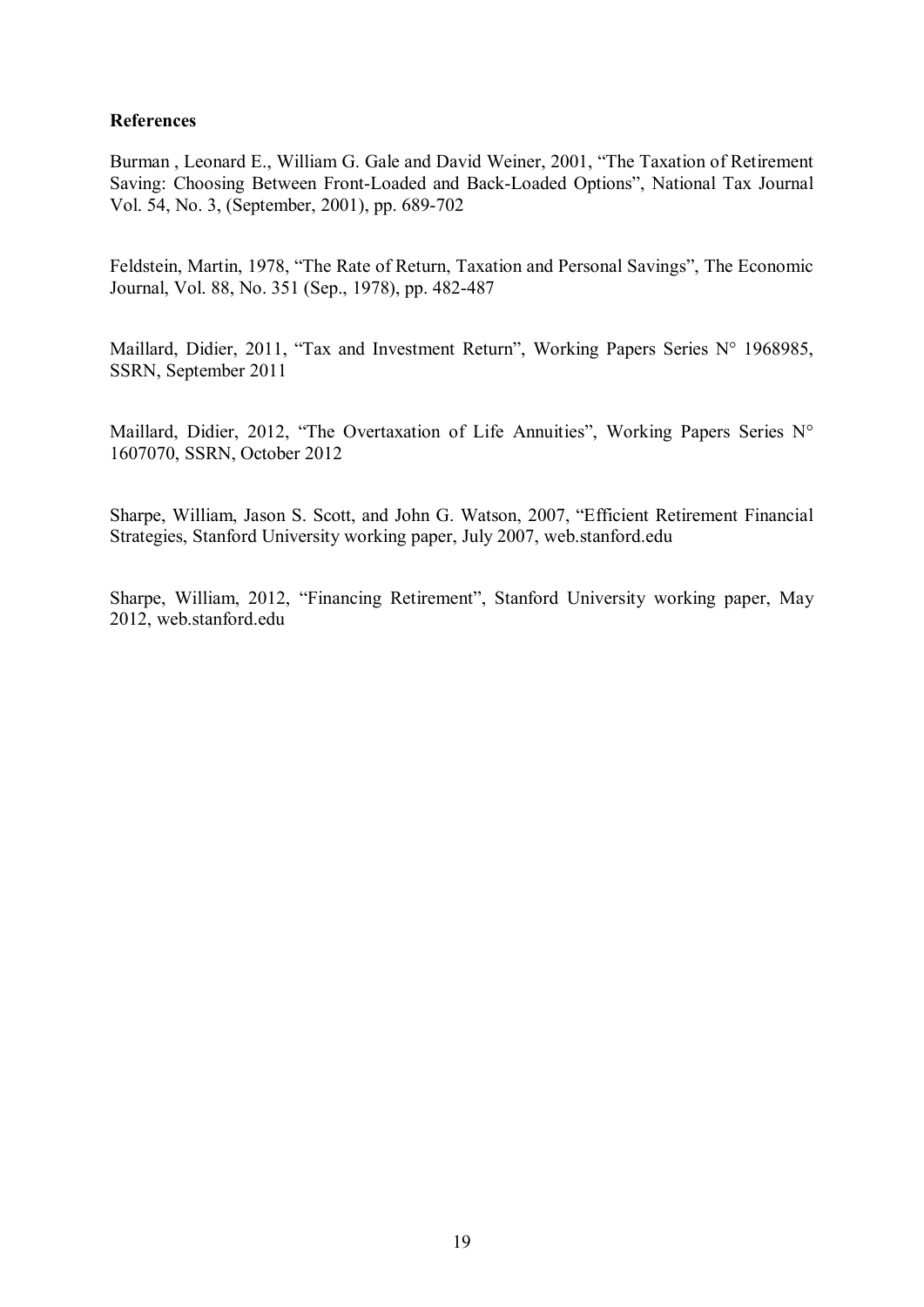#### **Annex 1**

#### **General income tax: main features and rate schedules**

The general scheme of income tax is to add the income from various sources at the individual or family level, and to subject the result to a progressive rate schedule (which correspond to marginal) rates.

There are obviously complications around this scheme. The result of applying the rate schedule may be subject to rebates or extra charges.

In the US and Canada, there exist income taxes at the state and provincial levels, in addition to the federal income tax. In France, a so-called social levy applies.

In general, contributions to tax-differed plans are deductible from state (US) and provincial (Canada) income taxes. There are not deductible from the social levy in France.

Rate schedules are important as a (small) contribution to a tax-differed will be deductible at the marginal rate when the person is active, and a (small) withdrawal will be taxed at the marginal rate when the person is retired.

#### **1) United states**

The tax schedule applying for a single in 2018 is given in table A1.1

| Marginal rate | Lower band | Lower band* | Lower band** |
|---------------|------------|-------------|--------------|
| $0\%$         |            |             | 0.000        |
| 10%           |            | 10400       | 0.226        |
| 12%           | 9525       | 19925       | 0.433        |
| 22%           | 38700      | 49100       | 1.067        |
| 24%           | 82500      | 92900       | 2.020        |
| 32%           | 157500     | 167900      | 3.650        |
| 35%           | 200000     | 210400      | 4.574        |
| 37%           | 500000     | 510400      | 11.096       |

**Table A1.1 – Income tax rate schedule - US**

(\*) Including standard deduction and personal exemption

(\*\*) As a share of average wage

The value of the lower band is in US dollars. To make things comparable among countries, and catch an idea of where the limits of the bracket stand in relation to the income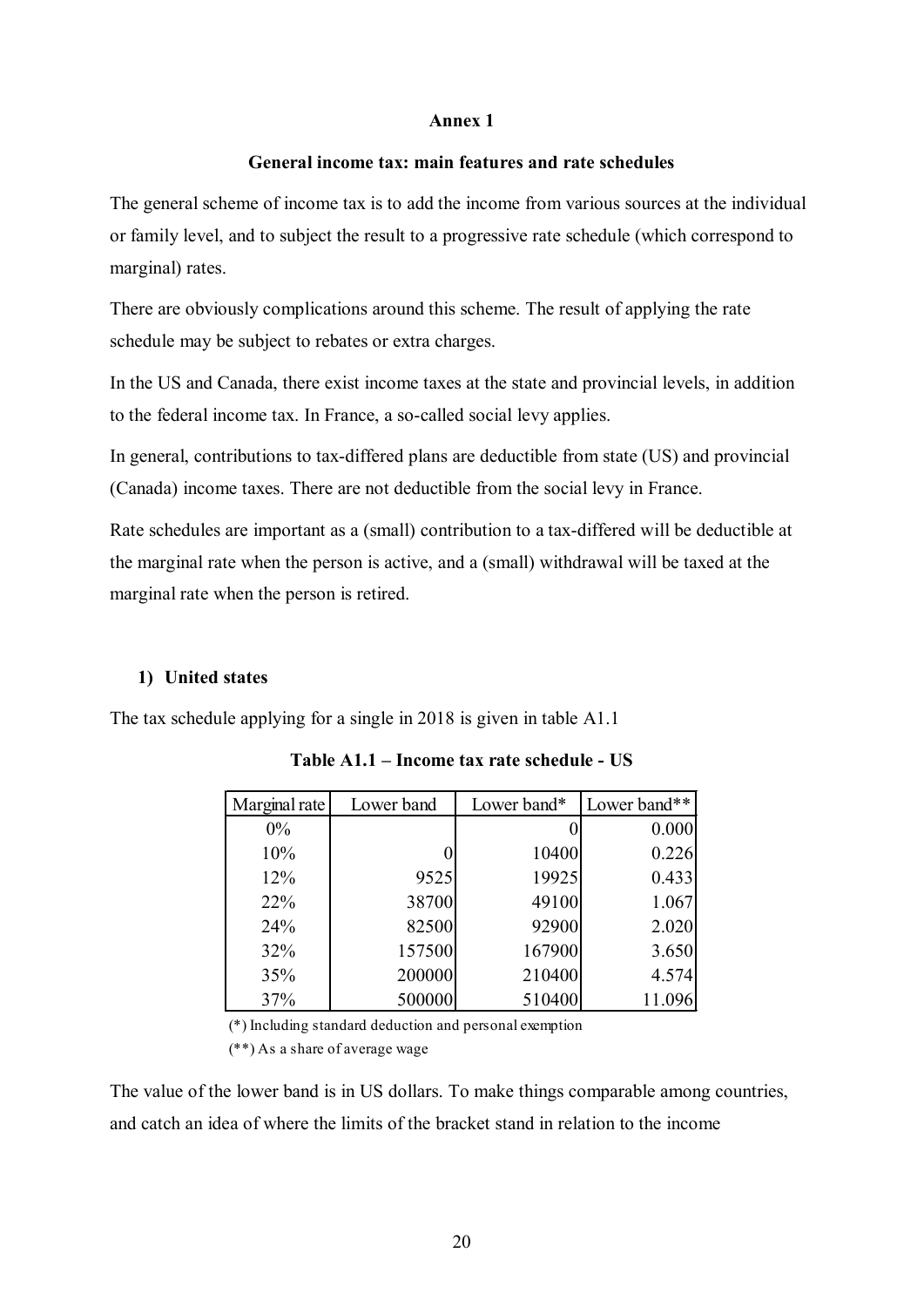distribution, we have divided those limits by the average wage in the country. For the US, we have retained 46,000 US\$ for the average wage.

# **2) France**

| Marginal rate | Lower band | Lower band | Lower band* |
|---------------|------------|------------|-------------|
| $0\%$         |            |            | 0,000       |
| 14%           | 9807       | 9807       | 0,272       |
| 30%           | 27086      | 27086      | 0,752       |
| 41%           | 72617      | 72617      | 2,017       |
| 45%           | 153783     | 153783     |             |

(\*\*) As a share of average wage

# **3) United Kingdom**

# **4) Canada**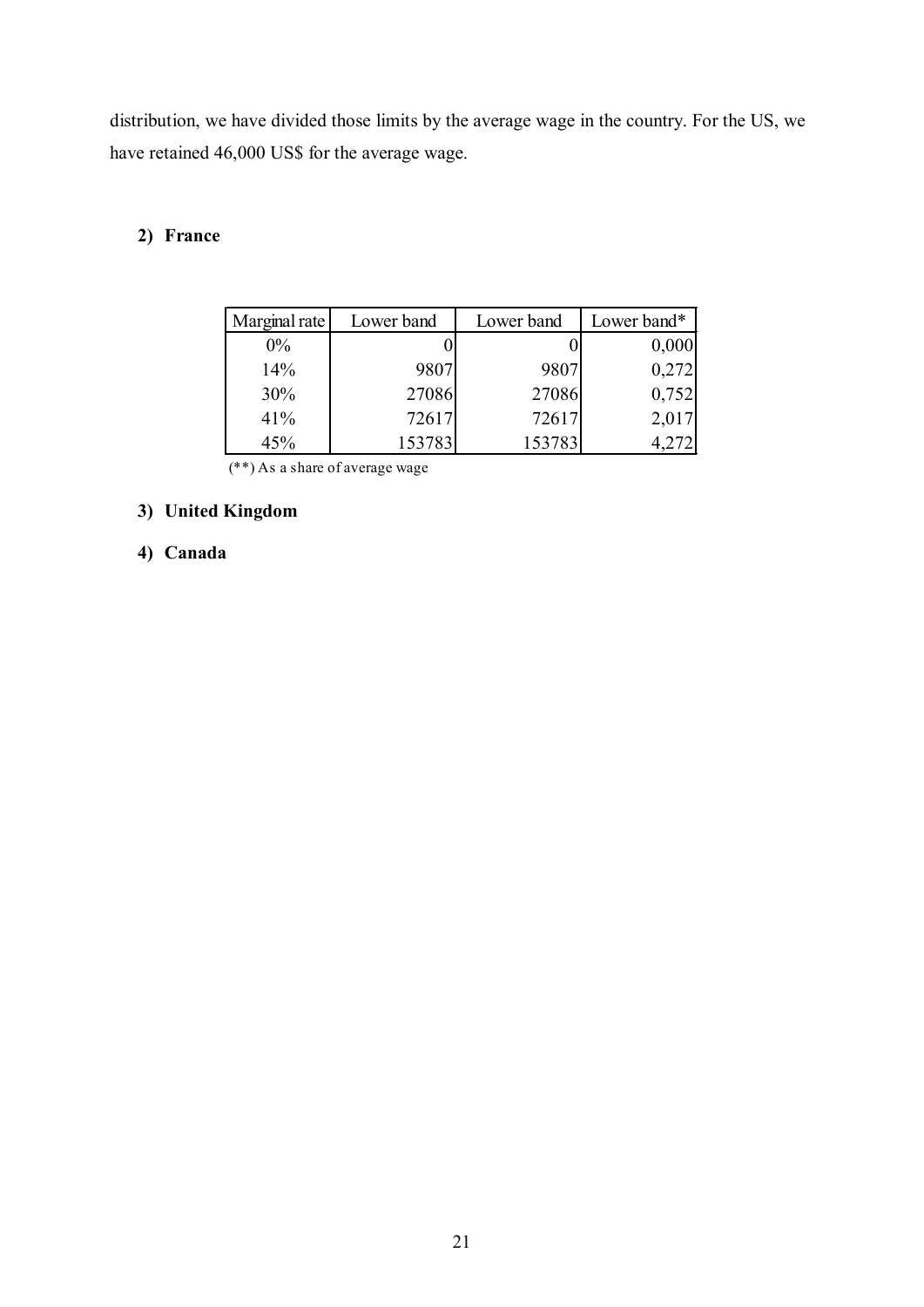### **Annex 2**

## **Tax-differed plans**

#### **1) Unites states**

#### **2) France**

### **3) Canada**

The main tax-differed plan in Canada is the Registered Retirement Savings Plan (RRSP). Contributions to the plan are deductible from income tax and withdrawals added to income for the purpose of taxation.

Contributions on the RRSP are up to 18 % of previous year income, with a ceiling of 26500 C\$ (around 70% of average wage)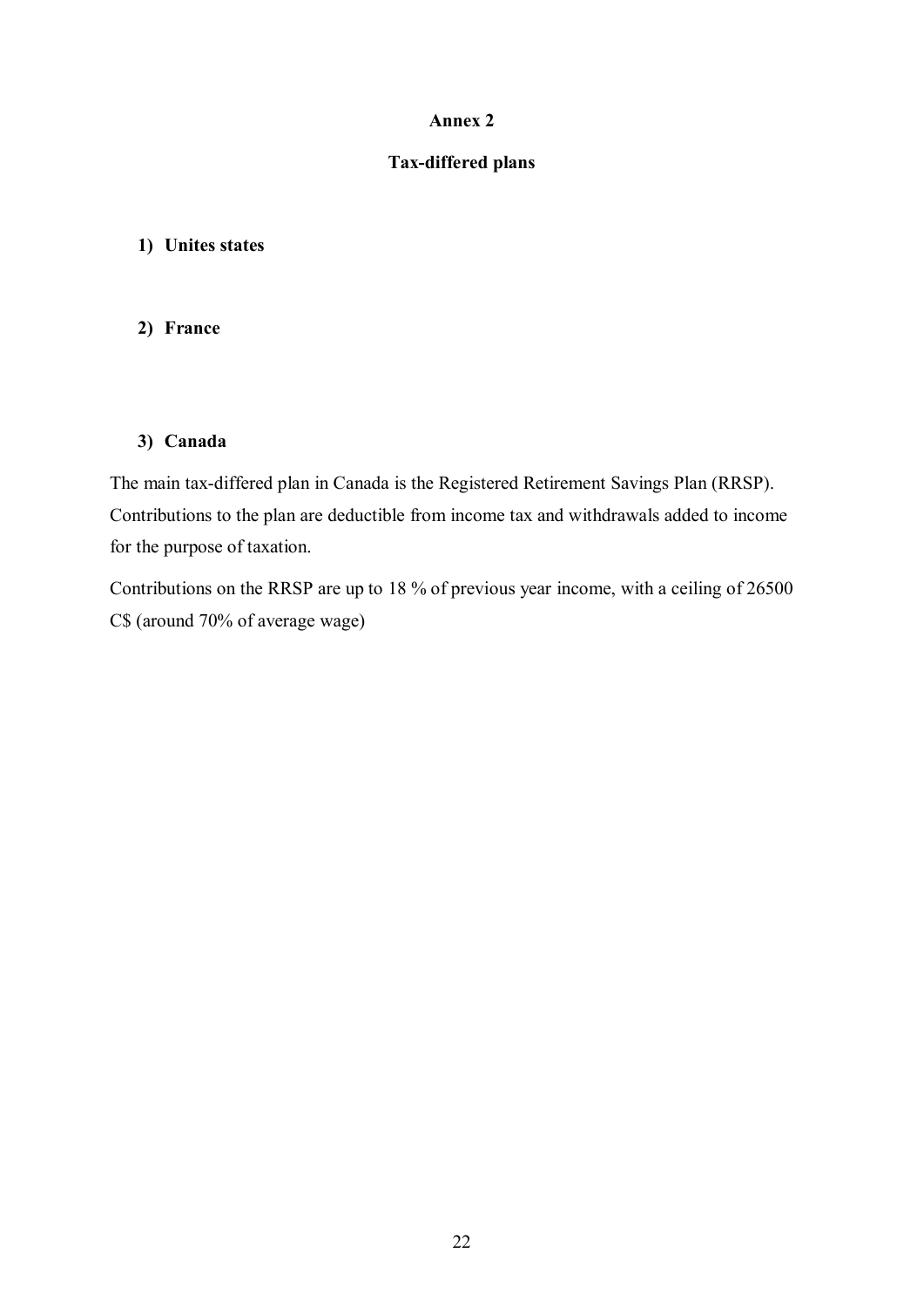# **Annex 3**

# **General taxation of nominal return according to how return materializes**

|                                       | US                          | France     |        | UK.              | Canada                 |
|---------------------------------------|-----------------------------|------------|--------|------------------|------------------------|
| Rental income                         | IT (Income tax)             | $IT+17.2%$ |        | IT               | IT                     |
| Own occupied                          | nil                         | nil        |        | nil              | nil                    |
| Interest                              | IT                          |            | $30\%$ | IT               | IT                     |
| Dividends                             | $15 - 20%$                  |            | $30\%$ | $0-38.1\%$       | IT-TC                  |
| Capital gains real estate             | $15 - 20%$                  | 19%+17,2%  |        | 18-28%           | $50\%$ <sup>*</sup> IT |
| Own occupied                          | $15 - 20\%$ thres.          | nil        |        | nil/thres.       | nil                    |
| Capital gains financial assets 15-20% |                             |            | 30%    | $10 - 20%$       | $50\%$ <sup>*</sup> IT |
| Life insurance                        | France<br>$17.2\% - 24.7\%$ |            |        |                  |                        |
| PEA (Equity Saving Plan)              |                             | 17,20%     |        |                  |                        |
| TFSA (Tax free savings acco           | Canada                      | 0% 5500C\$ |        | Financial assets |                        |
| ISA (Individual savings accou         | UK.                         | 0% 20000£  |        | Financial assets |                        |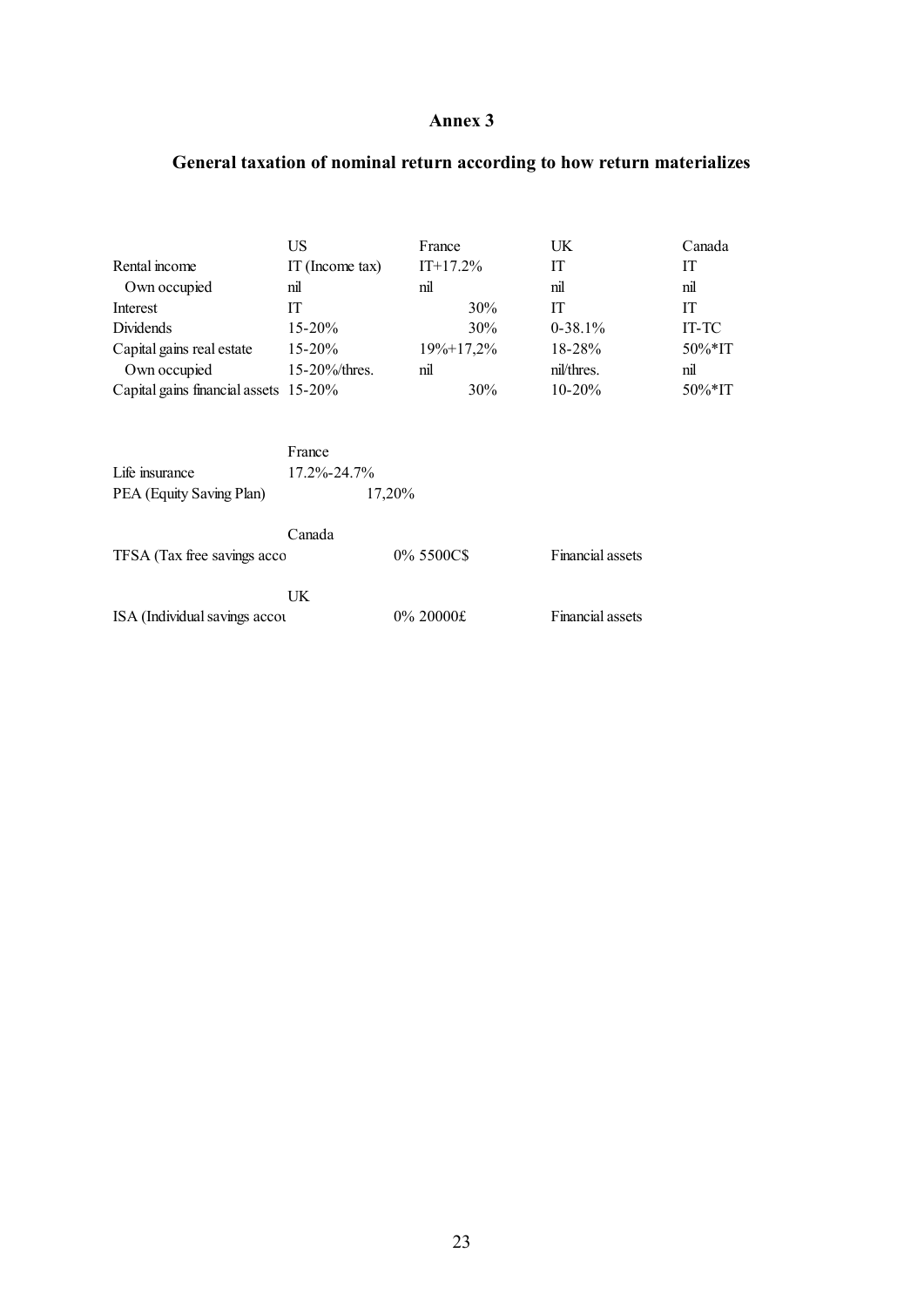# **Annex 4 – Tax-favoured envelopes**

# 1) Unites States

Roth-IRA. No tax on return. Contribution ceiling 6000-7000 US\$. Income ceiling to contribute :  $139000 \$  (single) –  $206000 \$  (married couples)

2) France

Except for the "livret A" (ceiling), and "LDD (ceiling ), the are no remaining tax envelopes where the return is untaxed.

The PEA (equity, ceiling) have been subjected to a social levy which reaches 17.2% in 2020 on the return.

The same for the PEL (interest-bearing, ceiling), and now is subject to a flat tax of 30%.

3) Canada

TFSA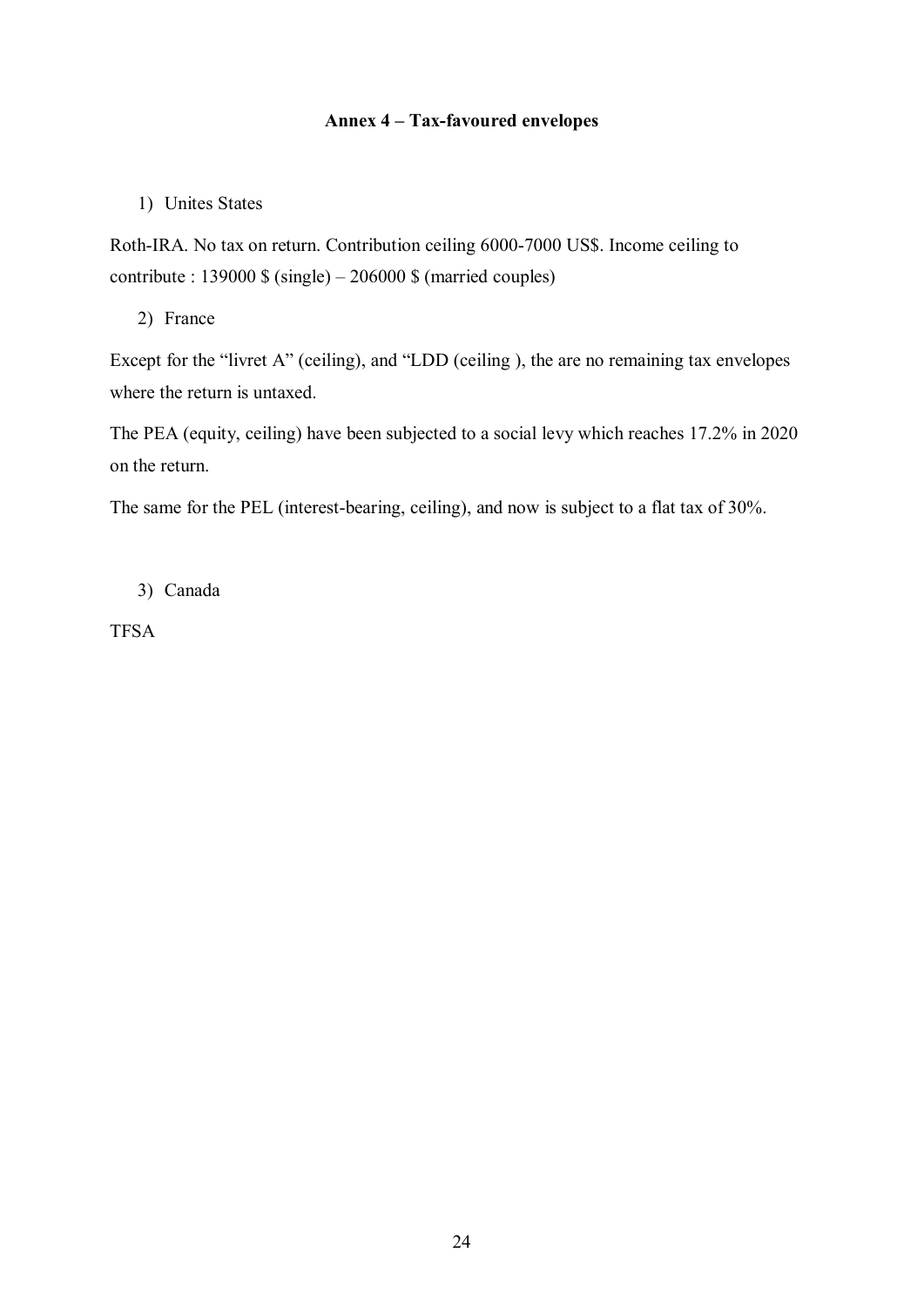Chief Editors

Pascal BLANQUÉ *Chief Investment Officer*

Philippe ITHURBIDE *Senior Economic Advisor*